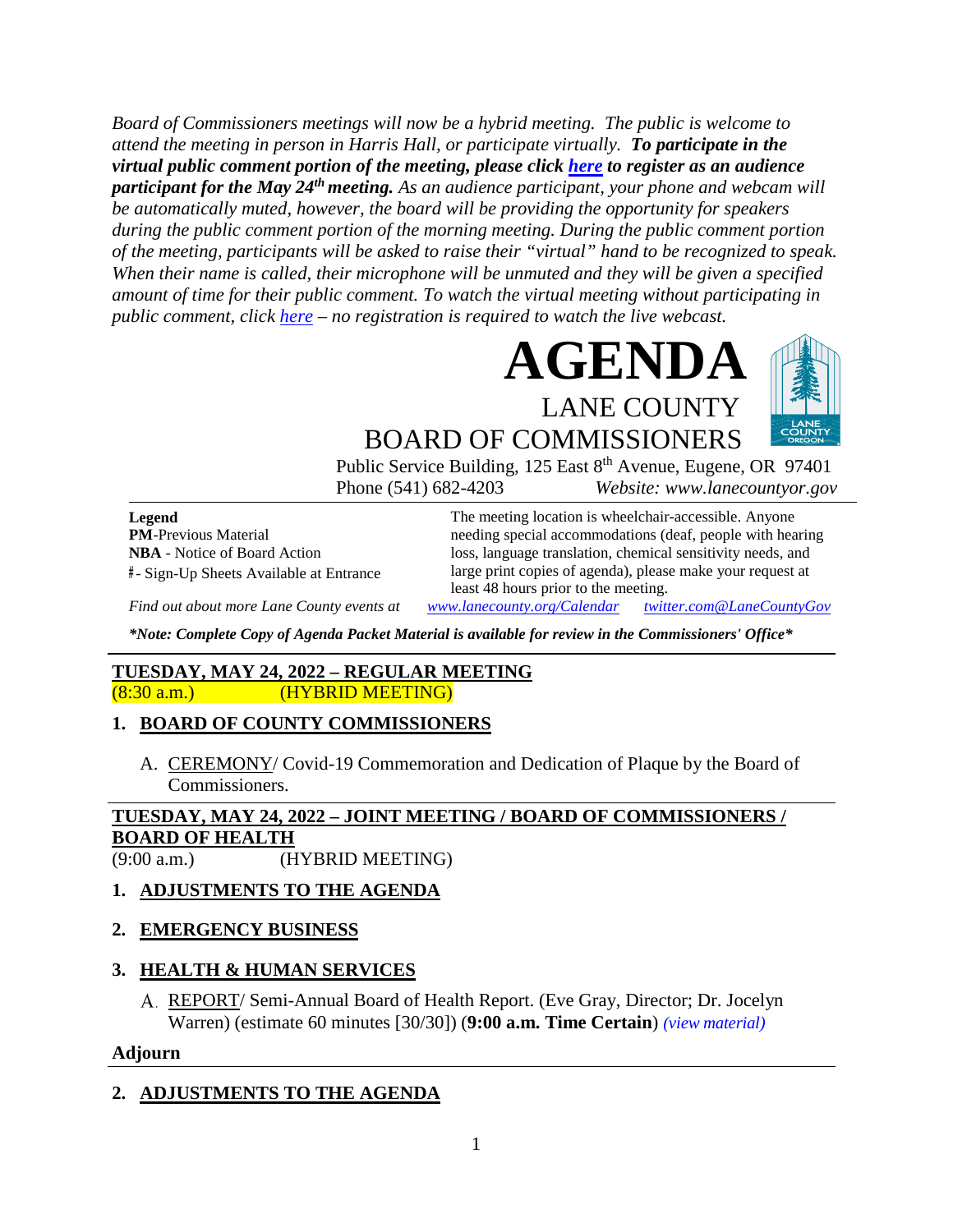## **3. EMERGENCY BUSINESS**

#### **4. #PUBLIC COMMENTS** *(view [material\)](http://www.lanecountyor.gov/UserFiles/Servers/Server_3585797/File/Government/BCC/2022/2022_AGENDAS/052422agenda/T.4.pdf)*

(Speakers will be taken in the order in which they sign up and will be limited to 3-minutes per public comments. If the number wishing to testify exceeds 10 speakers, then additional speakers may be allowed if the chair determines that time permits or may be taken at a later time. When there is an additional opportunity for public comment in the afternoon, speakers will only be permitted to offer public comment on a specific topic once on the same day.)

If you wish to submit written comment, please send an email to [diana.jones@lanecountyor.gov](mailto:diana.jones@lanecountyor.gov) by no later than noon, the day before the scheduled meeting. **In the email subject line please include: PUBLIC COMMENT FOR MEETING DATE MM/DD/YYYY.** These emails will be compiled and will be included on the Board Agenda with a "view material" link. Please note, all emails submitted will be public record.

#### **5. COMMISSIONERS' RESPONSE TO PUBLIC COMMENTS AND/OR OTHER ISSUES AND REMONSTRANCE (estimate 10 minutes)**

#### **6. CONSENT CALENDAR**

(All items listed here are considered to be routine by the Board of Commissioners and will be enacted by one motion in the form listed below. There will be no separate discussion of these items. If discussion is desired, that item will be removed from the Consent Calendar and will be considered separately.)

BEGINNING OF CONSENT CALENDAR \* \* \* \* (estimate 2 minutes)

#### A. ASSESSMENT & TAXATION

- 1) ORDER 22-05-24-01/ In the Matter of Providing the  $1<sup>st</sup>$  Quarter 2022 Report of Property Tax Refunds Issued in Amounts over \$50,000 for Appeals or Roll Corrections. (Daniela Urbatzka, Division Manager) *(view [material\)](http://www.lanecountyor.gov/UserFiles/Servers/Server_3585797/File/Government/BCC/2022/2022_AGENDAS/052422agenda/T.6.A.1.pdf)*
- B. COUNTY ADMINISTRATION
	- Approval of Minutes: 5/10/2022 *(view [material\)](http://www.lanecountyor.gov/UserFiles/Servers/Server_3585797/File/Government/BCC/2022/2022_AGENDAS/052422agenda/T.6.B.1.pdf)*
	- 2) ORDER 22-05-24-02/ In the Matter of Providing Approval for Three Contract Amendments Funded by Improving Criminal Justice Responses to Sexual Assault, Domestic Violence, Dating Violence and Stalking Grant by the Department of Justice, Office on Violence against Women and Delegating Authority to the County Administrator to Sign the Amendments. (Donovan Dumire, Parole and Probation Manager) *(view [material\)](http://www.lanecountyor.gov/UserFiles/Servers/Server_3585797/File/Government/BCC/2022/2022_AGENDAS/052422agenda/T.6.B.2.pdf)*
- C. HEALTH & HUMAN SERVICES
	- 1) ORDER 22-05-24-03/ In the Matter of Approving Criteria for Distribution of County-Purchased Pallet Shelters to Service Providers and Delegating Authority to the County Administrator to Execute Distribution Documents. (Eve Gray, Director) *(view [material\)](http://www.lanecountyor.gov/UserFiles/Servers/Server_3585797/File/Government/BCC/2022/2022_AGENDAS/052422agenda/T.6.C.1.pdf)*
- D. PUBLIC WORKS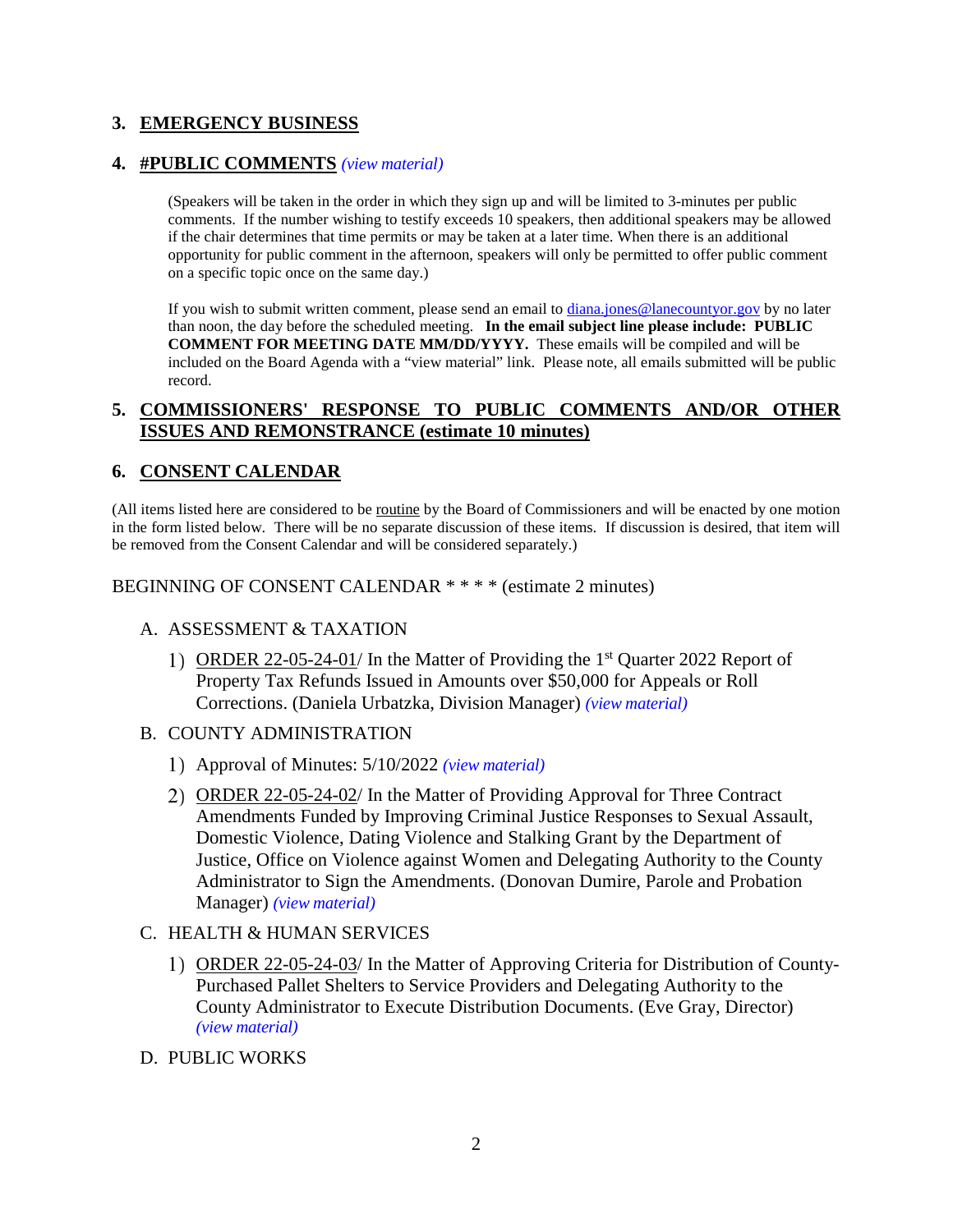- ORDER 22-05-24-04/ In the Matter of Approving Six Public Works Contracts and Amendments and Delegating Authority to the County Administrator to Execute the Approved Contracts and Amendments for Image King, Inc., Expense in the amount of \$200,000; Pacific Recycling, Inc., Revenue in the amount of \$2,500,000; City of Springfield, Expense in the amount of \$100,000; CONSOR North America, Inc., Expense in the amount of \$400,000; Pro-Pipe, Inc., Expense in the amount of \$100,000; Lane Council of Governments and Central Lane Metropolitan Policy Committee, Revenue in the amount of \$236,186 (Dan Hurley, Director) *(view [material\)](http://www.lanecountyor.gov/UserFiles/Servers/Server_3585797/File/Government/BCC/2022/2022_AGENDAS/052422agenda/T.6.D.1.pdf)*
- 2) ORDER 22-05-24-05/ In the Matter of the Vacation of a Portion of  $7<sup>th</sup>$  Street, Railroad Street, and a Public Alley Located In and Between Blocks 44 and 53, Second Amended Plat of Fern Ridge, as Platted and Recorded in Book 6, Page 28, Lane County Oregon Plat Records, Lane County, Oregon, Without a Public Hearing. (17-05-02-22) (Mikeal Jay Blommé, Lane County Surveyor) *(view [material\)](http://www.lanecountyor.gov/UserFiles/Servers/Server_3585797/File/Government/BCC/2022/2022_AGENDAS/052422agenda/T.6.D.2.pdf)*

#### END OF CONSENT CALENDAR \* \* \* \*

## **7. COUNTY COUNSEL**

A. Announcements

## **8. COUNTY ADMINISTRATION**

- A. REPORT/ In the Matter of Reporting on the Proposed Lane Events Center Multi-Use Community Facility and Delegating Authority to the County Administrator to Amend Contracts with International Facilities Group, LLC and Goldfarb & Lipman, LLP. (Lorren Blythe, Interim Operations Director; Corey Buller, Lane Events Center Manager; Allan Benavides, General Manager, Eugene Emeralds) **(10:30 a.m. Time Certain)** (estimate 90 minutes [30/60]) *(view [12/14/21 material\)](http://www.lanecountyor.gov/UserFiles/Servers/Server_3585797/File/Government/BCC/2021/2021_AGENDAS/121421agenda/T.7.B.pdf) (view [material\)](http://www.lanecountyor.gov/UserFiles/Servers/Server_3585797/File/Government/BCC/2022/2022_AGENDAS/052422agenda/T.8.A.pdf)*
	- 1) ORDER 22-05-24-06/ In the Matter of Approving One Contract Amendment with Goldfarb & Lipman LLP and Delegating Authority to the County Administrator to Execute the Amendment. (Lorren Blythe, Interim Operations Director) *(view [order\)](http://www.lanecountyor.gov/UserFiles/Servers/Server_3585797/File/Government/BCC/2022/2022_AGENDAS/052422agenda/T.8.A.1.pdf)*
	- 2) ORDER 22-05-24-07/ In the Matter of Approving One Contract Amendment with International Facilities Group, LLC (IFG) and Delegating Authority to the County Administrator to Execute the Amendment. (Lorren Blythe, Interim Operations Director) *(view [order\)](http://www.lanecountyor.gov/UserFiles/Servers/Server_3585797/File/Government/BCC/2022/2022_AGENDAS/052422agenda/T.8.A.2.pdf)*

# **9. EXECUTIVE SESSION as per ORS 192.660** (Remote Meeting)

#### **10. OTHER BUSINESS**

## **11. Recess**

*To watch the live stream of the meeting, click [here](https://lanecounty.org/cms/One.aspx?portalId=3585881&pageId=7842434) – no registration is required to watch the live webcast. There is no public comment during the afternoon session.*

## **TUESDAY, MAY 24, 2022 – REGULAR MEETING**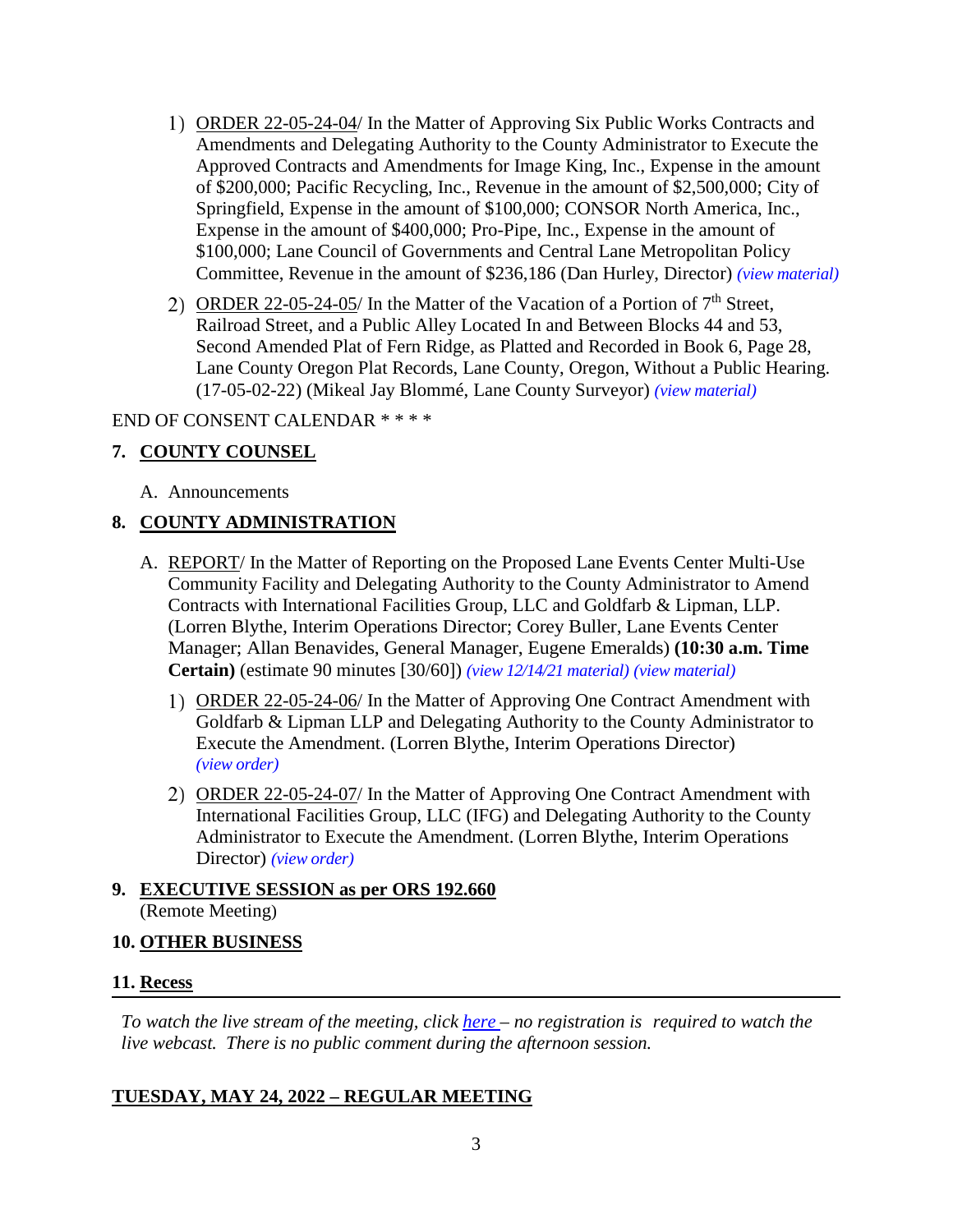(1:30 p.m.) (HYBRID MEETING)

## **12. SHERIFF'S OFFICE**

A. ORDER 22-05-24-08/ In the Matter of Accepting an Office of Community Oriented Policing Services FY22 Technology and equipment Program Award in the Amount of \$648,000 and Delegating Authority to the county Administrator to Sign the Application and Award Documents. (Sheriff Harrold) (estimate 30 minutes [20/10]) *(view [material\)](http://www.lanecountyor.gov/UserFiles/Servers/Server_3585797/File/Government/BCC/2022/2022_AGENDAS/052422agenda/T.12.A.pdf)*

## **13. HEALTH & HUMAN SERVICES**

- A. ORDER 22-05-24-09/ In the Matter of Approving Three Contracts and Four Amendments, Delegating Authority to the County Administrator to Sign the Approved Actions. (Eve Gray, Director) (estimate 5 minutes [2/3]) *(view [material\)](http://www.lanecountyor.gov/UserFiles/Servers/Server_3585797/File/Government/BCC/2022/2022_AGENDAS/052422agenda/T.13.A.pdf)*
- B. ORDER 22-05-24-10/ In the Matter of Awarding a Contract to Equitable Social Solutions for Navigation Center Operations and Services and Delegating Authority to the County Administrator to Sign the Contract. (Eve Gray, Director) (estimate 10 minutes [5/5]) *(view [material\)](http://www.lanecountyor.gov/UserFiles/Servers/Server_3585797/File/Government/BCC/2022/2022_AGENDAS/052422agenda/T.13.B.pdf)*

# **14. HUMAN RESOURCES**

A. ORDER 22-05-24-11/ In the Matter of Delegating Authority to the County Administrator to Make Limited Compensation Adjustments to Address Recruitment, Retention and Advanced Qualifications. (Alana Holmes, Chief Human Resources Officer) (estimate 30 minutes [10/20]) *(view [material\)](http://www.lanecountyor.gov/UserFiles/Servers/Server_3585797/File/Government/BCC/2022/2022_AGENDAS/052422agenda/T.14.A.pdf)*

# **15. COUNTY ADMINISTRATION**

- A. ACTION/ Letter to Director Bell, OHCS, Regarding Lane County Comments to the Draft CDBG-DR Action Plan Allocating \$422,286,000 in Federal Funds in Response to the Labor Day, 2020 Fires (Federal Disaster DR-4562). (Matt McRae, McKenzie Recovery Coordinator) (estimate 10 minutes [5/5]) *(view [material\)](http://www.lanecountyor.gov/UserFiles/Servers/Server_3585797/File/Government/BCC/2022/2022_AGENDAS/052422agenda/T.15.A.pdf)*
- B. ORDER 22-05-24-12/ In the Matter of Approving an Emergency Procurement and Awarding a Contract to Knife River Corporation – Northwest for a Temporary Compacted Gravel Access Road from M LK Jr. Blvd to County Buildings, and Delegating Authority to the County Administrator to Execute the Contract and Other Project Documents. (Lorren Blythe, Interim Operations Director) (estimate 10 minutes [5/5]) *(view [material\)](http://www.lanecountyor.gov/UserFiles/Servers/Server_3585797/File/Government/BCC/2022/2022_AGENDAS/052422agenda/T.15.B.pdf)*
- C. ORDER AND RESOLUTION 22-05-24-13/ In the Matter of Authorizing Financing of Full Faith and Credit Bonds and Related Matters. (Robert Tintle, County Treasurer / ARPA Manager; Christine Moody, Budget & Financial Planning Manager) (estimate 30 minutes) *(view [material\)](http://www.lanecountyor.gov/UserFiles/Servers/Server_3585797/File/Government/BCC/2022/2022_AGENDAS/052422agenda/T.15.C.pdf)*
- D. Announcements

# **16. COMMISSIONERS' BUSINESS**

- A. Announcements
- **B.** Future Board Assignment Requests